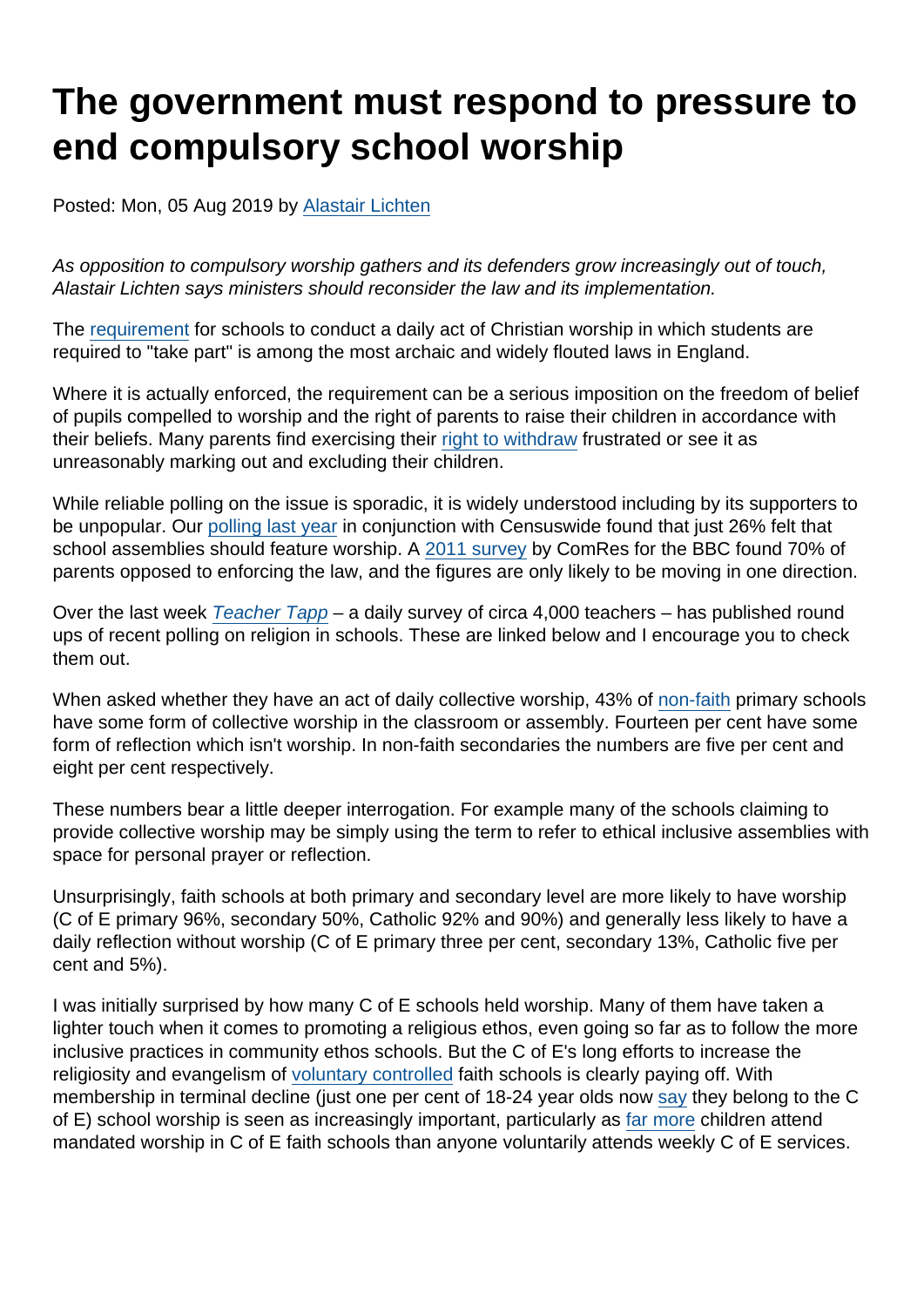If, like education officials [three quarters of a century ago](https://www.parliament.uk/about/living-heritage/transformingsociety/livinglearning/school/overview/educationact1944/), you're imagining a school day starting with the Lord's Prayer then you may be in for a little disappointment. Sixty-seven per cent of primary schools and 81% of secondary schools never hold the prayer. Just two per cent of primaries and one per cent of secondaries do it daily.

The survey also reminds us of then education secretary Michael Gove's 2012 effort to encourage a more traditional approach to collective worship by [sending](https://www.secularism.org.uk/news/2012/05/why-is-the-government-promoting-a-particular-religion-in-state-schools) an ornate Bible to every school in England. Mr Gove may be heartened that only two per cent of teachers are "pretty sure" it was thrown out or given away. Though as 82% of primary and 92% of secondary teachers have "no idea where it is", the real number may be a little higher.

None of these figures are surprising and taken alone the DfE could keep kicking this can down the road. But a new [legal challenge](https://www.secularism.org.uk/news/2019/07/parents-challenge-academys-christian-assemblies-in-court) by two parents against their non-faith school's Christian assemblies will (whatever its outcome) pile pressure on the DfE to at least clarify the legal position and release updated guidance.

We'd prefer legislative change to remove the collective worship requirement and the Equality Act exemption which supports it. In the 2015 election we secured the commitment of the Green and Liberal Democratic parties to do this. But the right guidance could still be a big step forward.

Last week we wrote to new education secretary Gavin Williamson urging him to review the guidance to make clear:

- 1. What schools must do to provide a meaningful alternative to collective worship which does not stigmatise or cause other detriment to withdrawn pupils.
- 2. What constitutes fulfilling the collective worship requirement and does it actually require directing worship?
- 3. What consultations schools must undertake in determining whether any collective worship policy is suitable for their school community and legally protected ethos.

Our letter noted that for decades the Department for Education and Ofsted have quietly allowed community schools, and later community school ethos academies, to interpret the requirement as permitting ethical inclusive assemblies with no directed worship component, often with a simple concluding moment of silence during which students may pray or reflect.

Statistics if not otherwise referenced are from the Teacher Tapp blog posts:

[Teachers are losing their religion, part 1](https://teachertapp.co.uk/teachers-are-losing-their-religion-how-religious-are-teachers/) [Teachers are losing their religion, part 2](https://teachertapp.co.uk/teachers-are-losing-their-religion-part-two/)

Update (9 August 2019) : A poll by YouGov for Humanists UK has [found](https://humanism.org.uk/2019/08/09/parents-say-religious-worship-is-least-appropriate-activity-for-school-assemblies-new-poll-reveals/) that the public believes religious worship is the least appropriate activity for school assemblies, ranking it last among 13 possible topics or activities. Only 28% of people said religious worship was appropriate for daily assemblies, with half (50%) saying it was inappropriate.

Religious worship was significantly below the next least popular topic (politics and government), which still enjoyed plurality (45%) support. A majority of parents of school-aged children (51%) also said religious worship was inappropriate, with 29% saying it was appropriate.

[Discuss this blog on Facebook.](https://www.facebook.com/NationalSecularSociety/posts/2388935437841460)